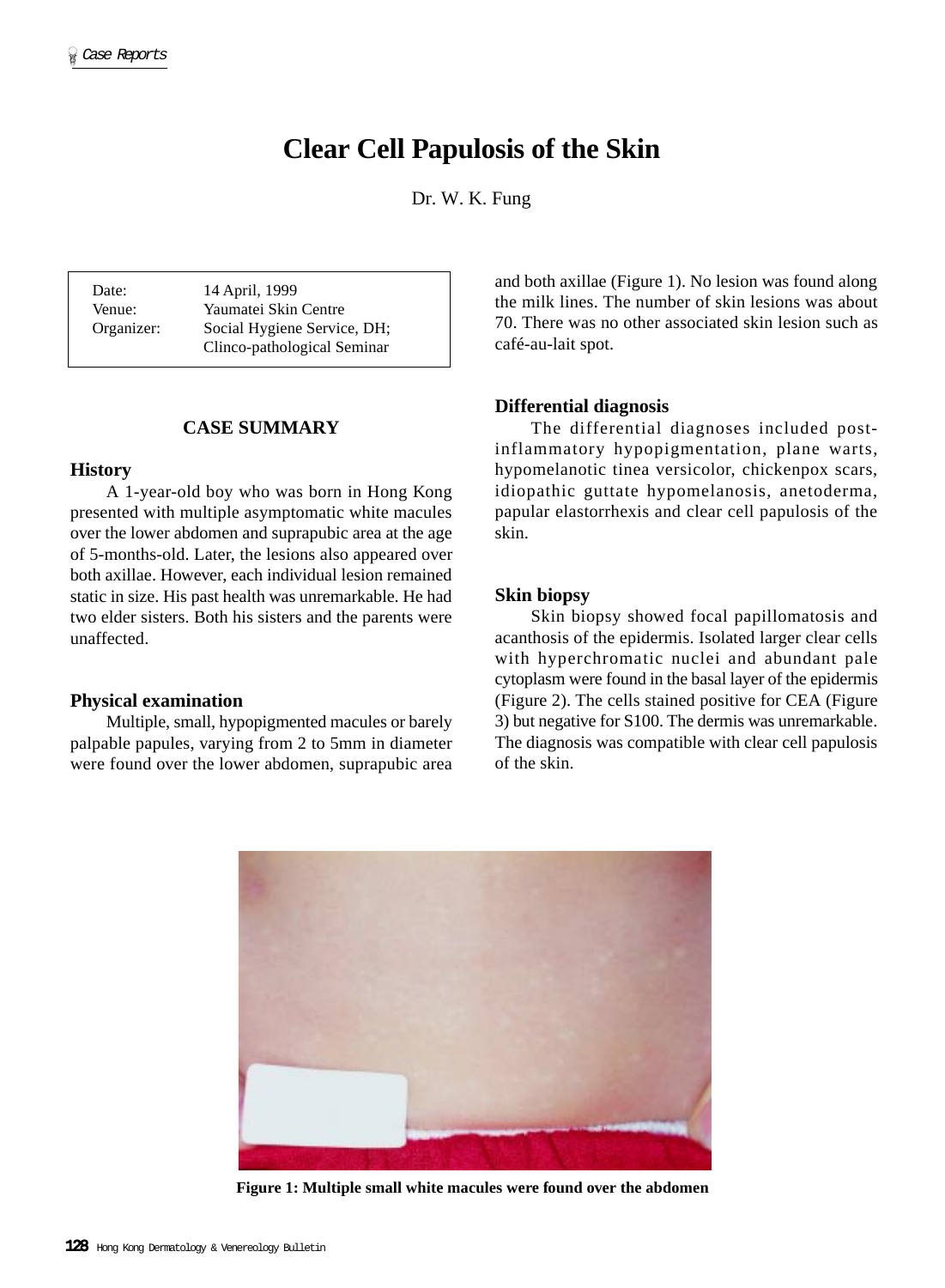

**Figure 2: High power photomicrograph (400x) showing isolated large clear cells with hyperchromatic nuclei and abundant pale cytoplasm (arrows). (By courtesy of Dr. W. Y. Lam, SYPPI; and Dr. K. C. Lee, Department of Pathology, PMH)**

#### **Management**

The skin lesions gradually increased in number from about 20 over the suprapubic area to about 70 scattering over both axillae over the 6 months' period after the onset. Since then, the number and the morphology of lesions remained static. In view of the benign nature of clear cell papulosis of the skin, no medication was prescribed and the parents were reassured.

# **REVIEW ON CLEAR CELL PAPULOSIS OF THE SKIN**

Clear cell papulosis of the skin is a new entity first described by Kuo et al in  $1987<sup>1</sup>$  A total of 11 patients (10 Taiwanese, 1 Korean), all from Asia, have been reported ever since.1-5 A summary of the clinical features of the 12 patients (11 reported patients and our patient)



**Figure 3: The cells are immunoreactive for carcinoembryonic antigen (CEA) (arrow heads). (By courtesy of Dr. W. Y. Lam, SYPPI; and Dr. K. C. Lee, Department of Pathology, PMH)**

is shown in table 1. It occurs in early childhood (9 months to 5 years) and is characterized clinically by multiple small, whitish or hypopigmented macules or papules first noted on the lower abdomen. It may be found symmetrically along the milk lines. The number of skin lesions ranges from 5 to more than 100. The occurrence of this condition in two siblings in the earlier report of Kuo et al suggested that the condition could be hereditary.<sup>1</sup> However, no additional evidence for this is obtained in our patient.

#### **Histopathological findings**

The main findings on the H&E sections are slight acanthosis and the presence of solitary, benignappearing clear cells in the hypopigmented epidermis. The cells are slightly larger than the adjacent keratinocytes and have abundant clear cytoplasm and round or oval, pale nuclei (pagetoid). These cells are mostly located in the basal layers of the epidermis. There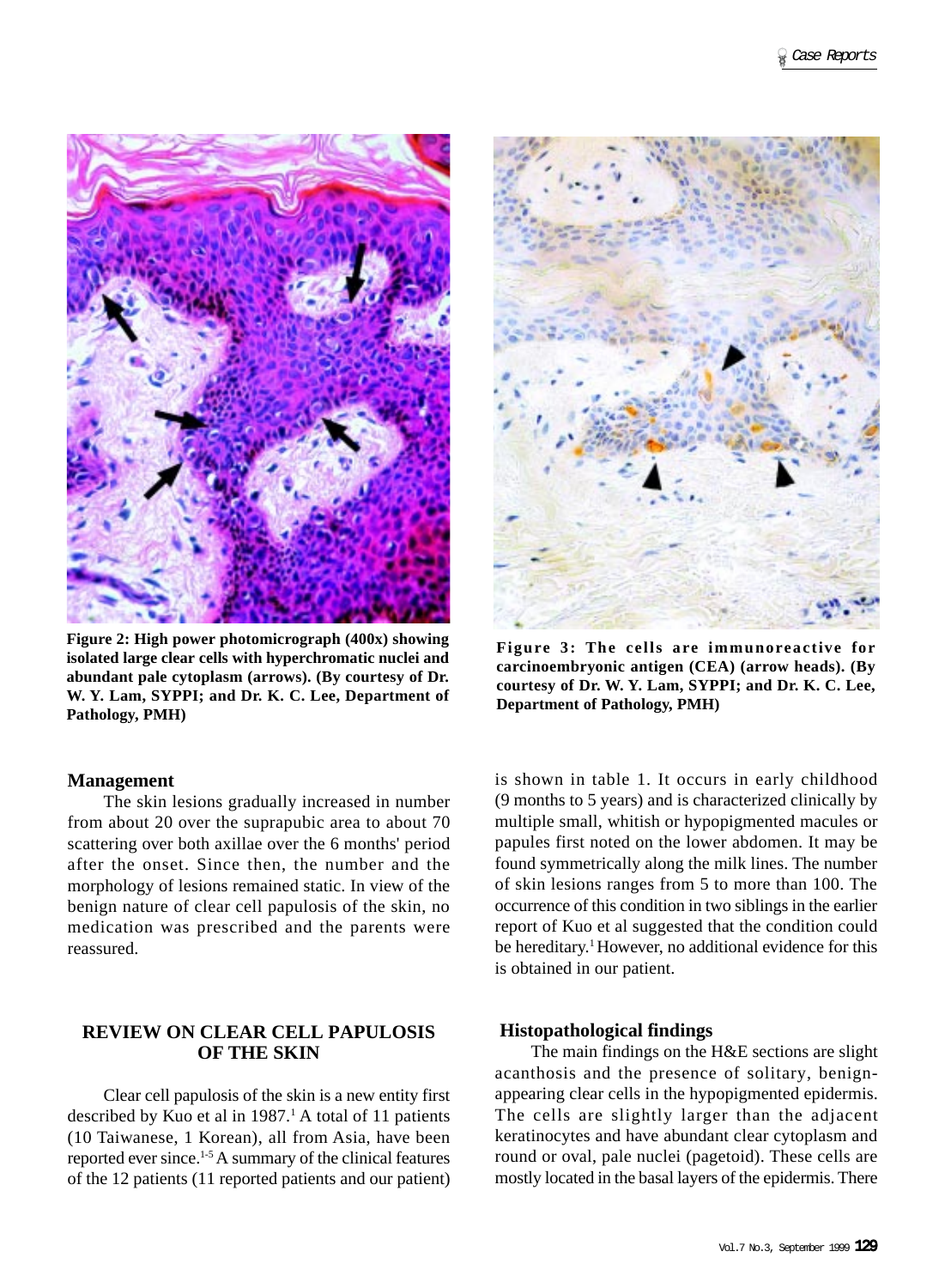| <b>Authors</b>    | <b>Patients / Race</b> | Age of onset / sex  | Number / size    | Location         | <b>Associated condition</b> |
|-------------------|------------------------|---------------------|------------------|------------------|-----------------------------|
| Kuo et al         | Patient 1              | $9$ mths / M        | $5/3$ -6 mm      | Chest, lower     | Café-au-lait                |
| 1987 <sup>1</sup> | Taiwanese              |                     |                  | abdomen          | spots on lower abdomen      |
|                   | Patient <sub>2</sub>   | $3$ yrs / M         | $15/4 - 10$ mm   | Lower abdomen,   | Café-au-lait                |
|                   | Taiwanese              |                     |                  | chest and        | spots on lower              |
|                   |                        |                     |                  | shoulder         | abdomen                     |
| Kuo et al         | Patient 3              | $2$ yrs / M         | $5/2 - 5$ mm     | Lower abdomen    |                             |
| 1995 <sup>2</sup> | Taiwanese              |                     |                  |                  |                             |
|                   | Patient 4              | $3 \text{ yrs} / F$ | $20/2 - 3$ mm    | Lower abdomen,   |                             |
|                   | Taiwanese              |                     |                  | lateral anterior |                             |
|                   |                        |                     |                  | aspect of chest  |                             |
|                   | Patient 5              | $26$ mths $/ M$     | $> 100/2 - 3$ mm | Lower abdomen,   |                             |
|                   | Taiwanese              |                     |                  | inguinal area    |                             |
| Huang et al       | Patient 6              | ND                  | <b>ND</b>        | ND               | <b>ND</b>                   |
| 1997 3            | Taiwanese              |                     |                  |                  |                             |
| Kim et al.        | Patient 7              | $8$ mths / F        | Numerous /       | Lumbar area,     |                             |
| 19974             | Korean                 |                     | $2-3$ mm         | buttock          |                             |
| Lee et al         | Patient 8              | $2$ yrs / F         | $100/1 - 6$ mm   | Axillae, chest,  | Growth and                  |
| 1998 5            | Taiwanese              |                     |                  | abdomen, inner   | mental retardation,         |
|                   |                        |                     |                  | upper thighs,    | café-au-lait spot,          |
|                   |                        |                     |                  | pubis            | thinning of scalp hair      |
|                   | Patient 9              | $20$ mths / $F$     | A few $/$        | Pubis            |                             |
|                   | Taiwanese              |                     | $1-2$ mm         |                  |                             |
|                   | Patient 10             | 2 years $/ M$       | A few /          | Lower abdomen,   |                             |
|                   | Taiwanese              |                     | $1-4$ mm         | pubis            |                             |
|                   | Patient 11             | $21$ mths / $F$     | Many/            | Axillae, chest,  |                             |
|                   | Taiwanese              |                     | $1-3$ mm         | abdomen, pubis   |                             |
| Present case      | Patient 12             | $5$ mths $/M$       | $70/2 - 5$ mm    | Lower abdomen,   |                             |
|                   | <b>HK</b> Chinese      |                     |                  | pubis, axillae   |                             |

| Table 1. Clinical features of the 12 patients with clear cell papulosis of the skin |
|-------------------------------------------------------------------------------------|
|-------------------------------------------------------------------------------------|

N. B. Patient 1 and patient 2 were brothers

Patient 8 and patient 9 were sisters and they had an unaffected elder brother ND: not described

is no obvious nest or glandular formation and no mitotic figure is observed.

# **Histochemical and immunohistochemical findings**

All clear cells are stained by the low-molecularweight anti-cytokeratin antibody AE1, carcinoembryonic antigen (CEA), epithelial membrane antigen (EMA), and gross cystic disease fluid protein-15 (GCDFP-15). This suggests that the clear cells are eccrine or apocrine secretary cells in the epidermis. These cells are similar to vacuolated melanocytes but show negative staining by Fontana-Masson stain. Also, they are not Langerhans cells or histiocytes because of the negative staining for S100 protein or lysozyme. Reduced or absence of melanization in the epidermis of the lesions is noted but the number of basal melanocyte appears normal.

# **Electron microscopy**

The clear cells are non-keratinocyte, nonmelanocyte and non-Langerhans in nature, and are larger than the adjacent keratinocytes. They are pale, round or oval, situated mainly in the basal layer and are connected